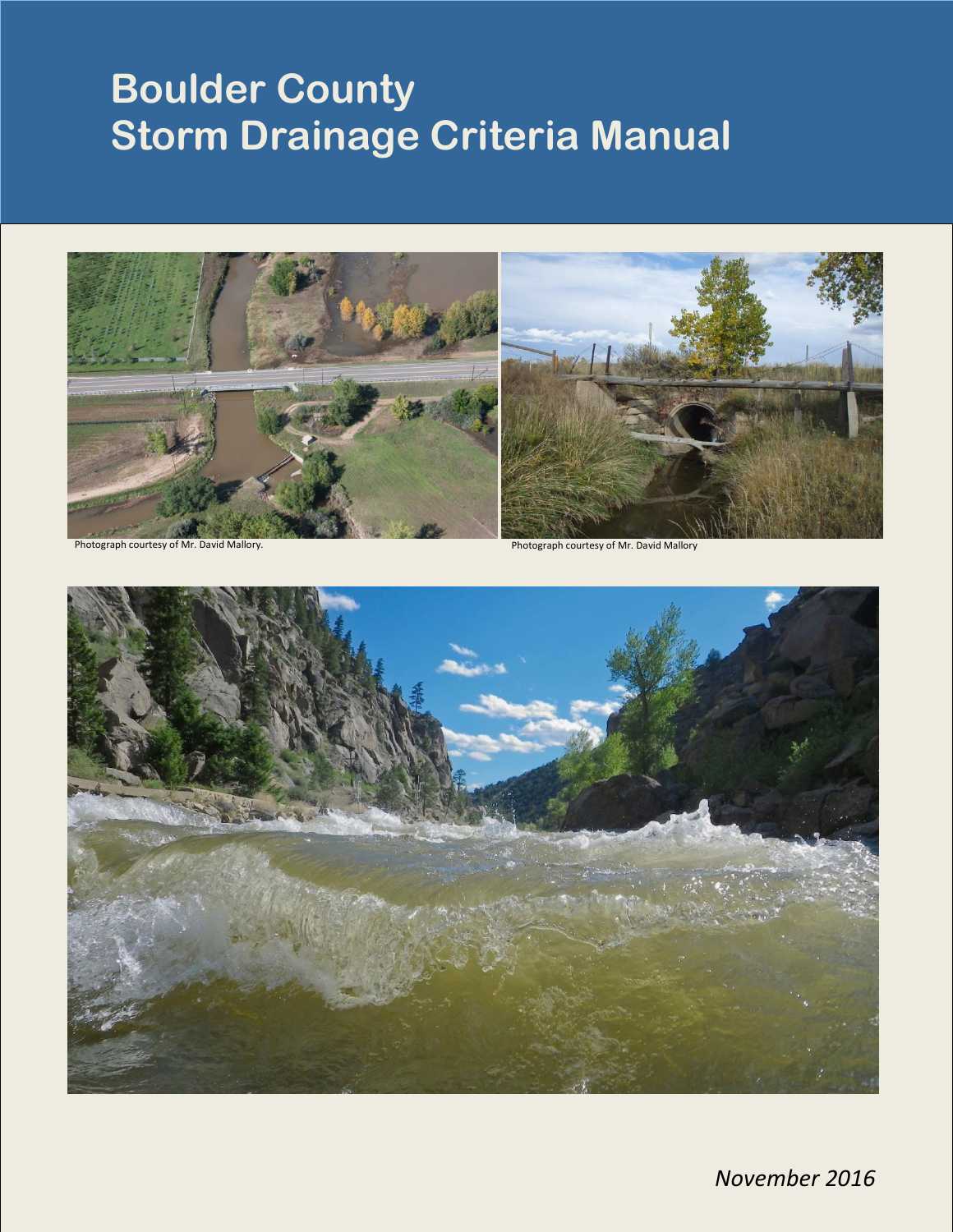## **Boulder County Storm Drainage Criteria Manual**



anh courtesy of M



*RSI-2576*

*RESPEC Boulder County Transportation 720 S. Colorado Boulevard, Suite 410S 2525 13th Street #203 Denver, Colorado 80246 Boulder, Colorado 80304*

**Prepared by Prepared for** 

*November 2016*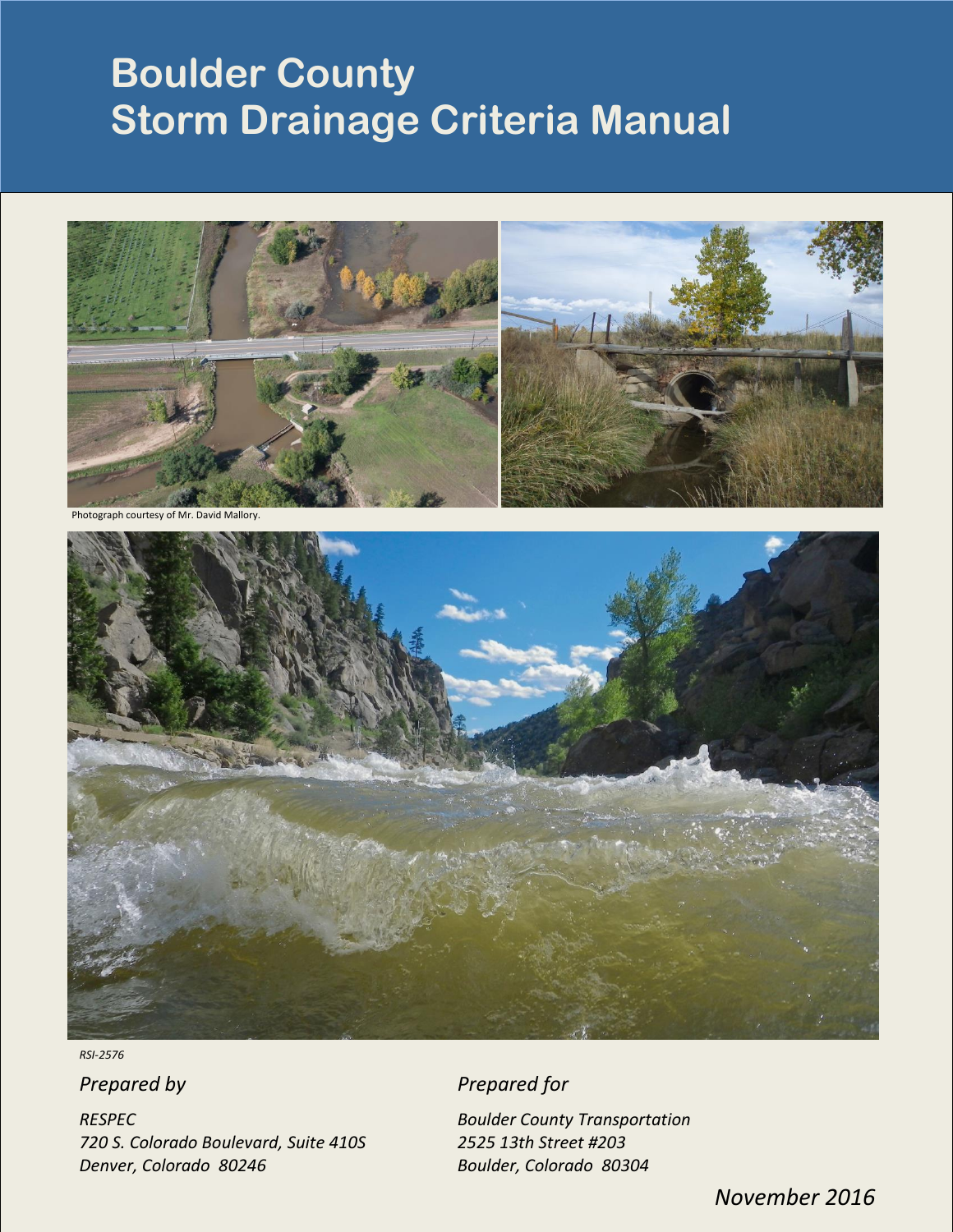### **PREFACE**

Boulder County, Colorado, first adopted the Boulder County Storm Drainage Criteria Manual (MANUAL) in July of 1984. Its creation was spurred by the need to provide a uniform set of standards that would be used to guide development and design drainage improvements in order to prevent future drainage problems and enhance the urban and natural environments. The original MANUAL also streamlined the review of drainage design submittals. This update carries forward the goals of the 1984 MANUAL. Additional factors influenced the format and content as well.

This updated MANUAL presents a document that is more brief and easy to understand than the original manual. Much of the original document was dedicated to design methodology rather than design criteria. This update still offers detailed design procedures for common storm drainage calculations used in Boulder County; however, the content is now more focused on providing specific criteria. The user will be referred to comprehensive design guidance provided in documents published by the Federal Highway Administration, the US Army Corps of Engineers Hydrologic Engineering Center, and the Urban Drainage and Flood Control District, which are now easily accessible via the internet.

In September of 2013, several days of intense rain fell along the front range of Colorado. Federal Emergency Declarations covered fifteen counties, including Boulder County. Many private bridges were washed out by runoff from these storms, and recovery is ongoing as of this update. One of the goals of the revised MANUAL is to provide clear guidance to land owners to help them achieve compliance and receive permits to construct replacement crossings. The impacts of these storm events also serve as a reminder that storm drainage criteria can at times have a critical impact on the level of resilience a community has in the face of a natural flood disaster. Another goal of the update to the MANUAL is to evaluate the priorities of Boulder County in terms of balancing public safety, infrastructure designs that provide the most resiliency after a large storm event, capital costs, and impacts to the natural environment, to name a few. The criteria in the MANUAL reflect those priorities.

Many federal and state stormwater regulations have changed since the MANUAL was first adopted in 1984. Many of these regulations involve floodplain development and water quality practices, both permanent and during construction. Because Boulder County participates in FEMA's Community Rating System, it has developed floodplain regulations and practices that allow its residents to purchase flood insurance at a discounted rate through the National Flood Insurance Program. These regulations were considered in the update to the MANUAL.

Finally, Boulder County is an MS4-permitted community with the Colorado Department of Health and Environment. This permit allows Boulder County to discharge runoff to waters of the state, but it requires that certain practices must be implemented. These include requiring erosion and sediment control on construction projects and requiring permanent water quality treatment for some developments. The requirements of the MS4 permit from the CDPHE were also considered in the update to the MANUAL.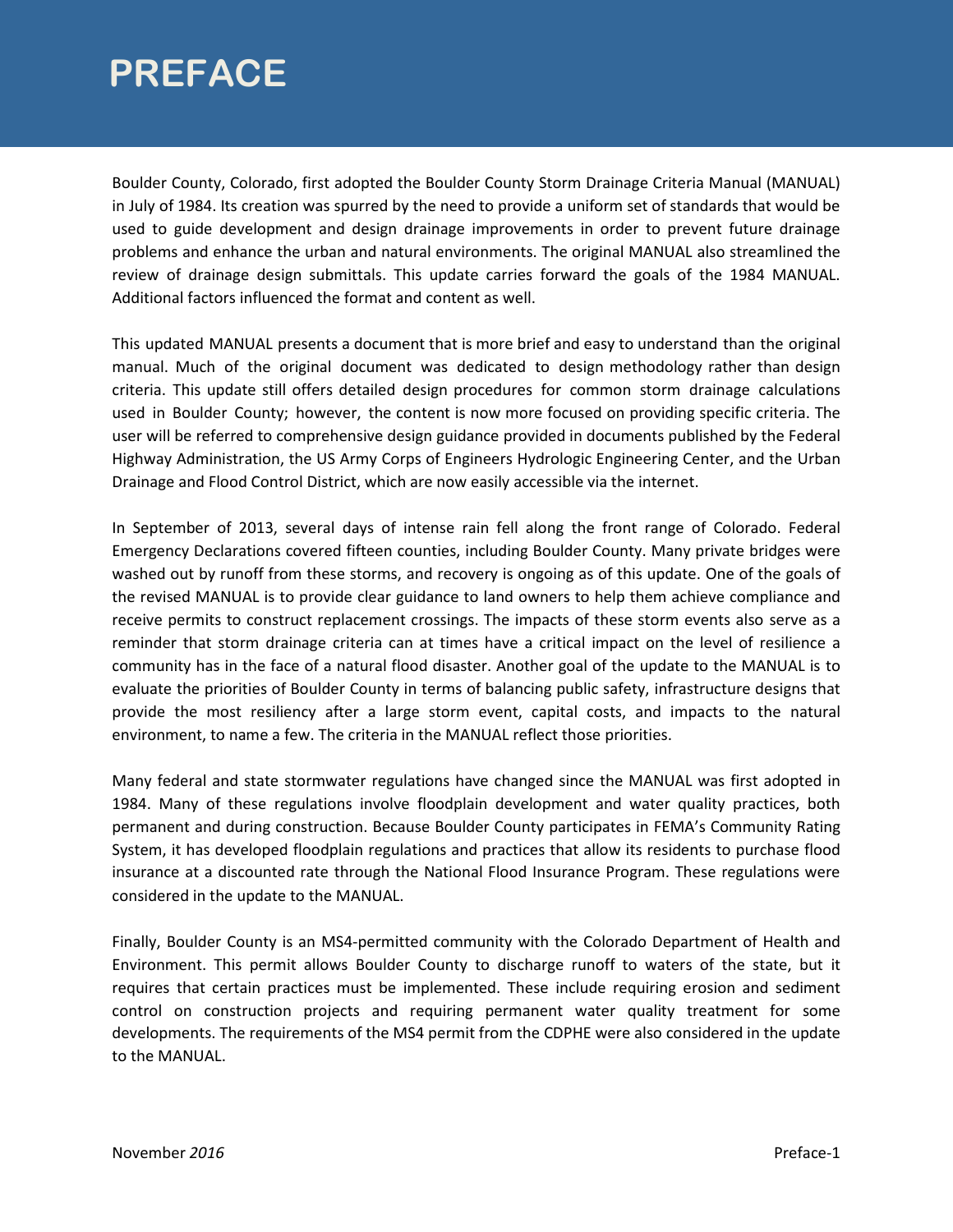In summary, although the original MANUAL served the county well for over thirty years, its criteria, derived from urban practices, have proven to be limited, mainly because of Boulder County's longstanding rural and mountainous conditions. The changes in stormwater criteria, practices, and regulations over time also necessitated a revision. This update is intended to address the great majority of design elements, site characteristics, and regulatory conditions that may be involved in drainage design projects in Boulder County. It also intends to provide clear guidance and criteria that will expedite the review and approval process within Boulder County, and has been written to address the unique priorities and obligations of Boulder County.